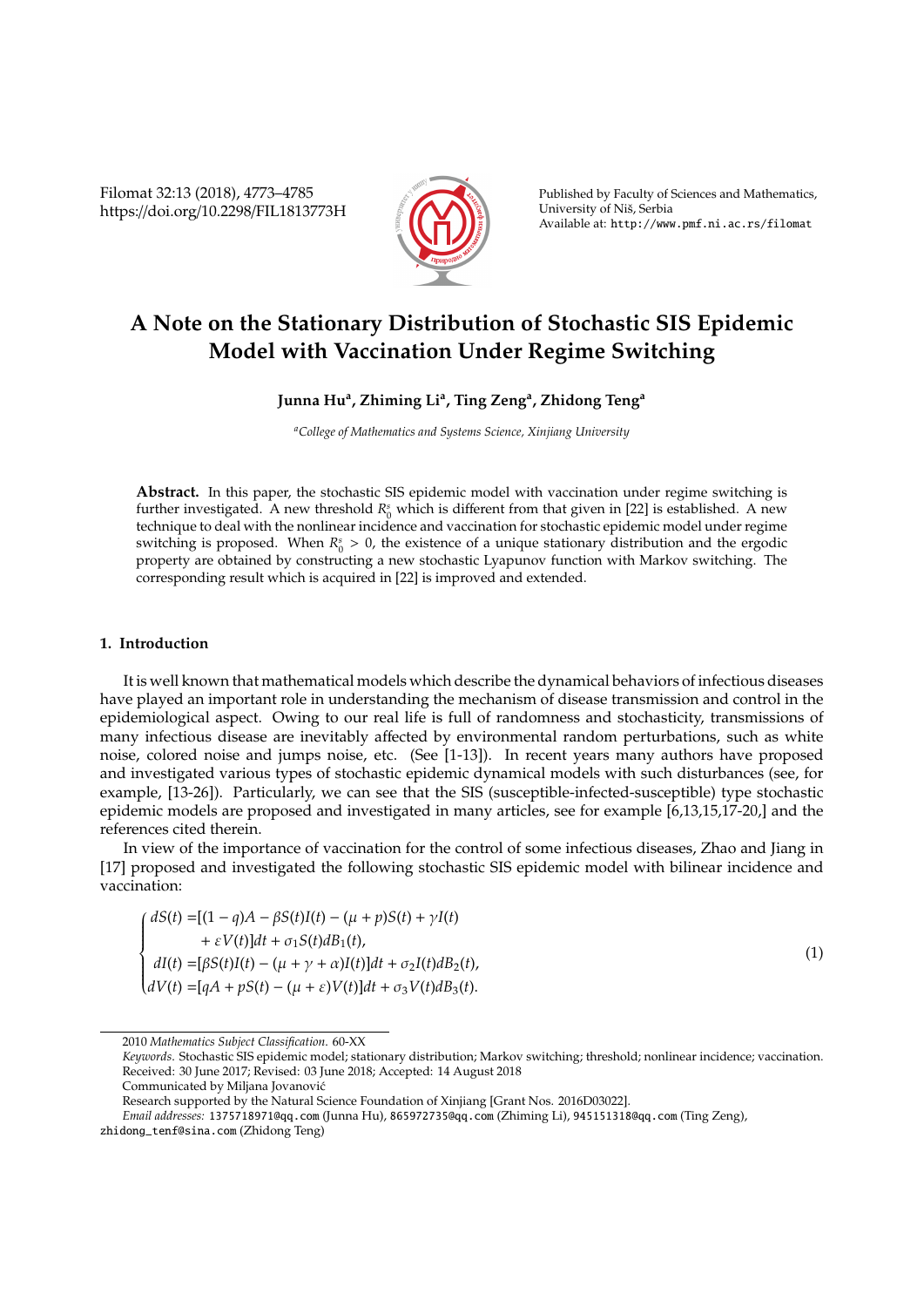They established the threshold  $\bar{R}_0 = R_0 - \frac{\sigma_2^2}{2(\mu + \gamma + \alpha)}$ , where  $R_0 = \frac{\beta S_0}{\mu + \gamma + \alpha}$  $\frac{P^{00}}{\mu + \gamma + \alpha}$  is the threshold of the corresponding deterministic model of model (1) and  $S_0$  is the number of susceptibles in the disease-free equilibrium which is given in [17]. They further obtained that when  $\bar{R}_0 < 1$  then the disease *I* dies out with probability one, and when  $\bar{R}_0 > 1$  then the solution  $(S(t), I(t), V(t))$  is permanent in the mean with probability one. We easily see that  $\bar{R}_0$  is an extension of  $R_0$  and  $\bar{R}_0 < 1$  (or  $> 1$ ) is equivalent to  $R_0^*$  $\gamma_0^* = \beta S_0 - (\mu + \gamma + \alpha + \frac{1}{2}\sigma_2^2) < 0$  (or > 0). Therefore,  $\bar{R}_0$  has a very evident epidemiological meaning.

In [22], Zhang et al. introduced environmental colored noise into the above model, and proposed and investigated the following stochastic SIS epidemic model with bilinear incidence and vaccination under regime switching:

$$
\begin{cases}\ndS(t) = [(1 - q_{r(t)})A_{r(t)} - \beta_{r(t)}S(t)I(t) - (\mu_{r(t)} + p_{r(t)})S(t) \\
+ \gamma_{r(t)}I(t) + \varepsilon_{r(t)}V(t)]dt + \sigma_{1r(t)}S(t)dB_1(t), \\
dI(t) = [\beta_{r(t)}S(t)I(t) - (\mu_{r(t)} + \gamma_{r(t)} + \alpha_{r(t)})I(t)]dt + \sigma_{2r(t)}I(t)dB_2(t), \\
dV(t) = [q_{r(t)}A_{r(t)} + p_{r(t)}S(t) - (\mu_{r(t)} + \varepsilon_{r(t)})V(t)]dt + \sigma_{3r(t)}V(t)dB_3(t),\n\end{cases}
$$
\n(2)

where the regime switching is modeled by a continuous time Markov chain *r*(*t*) with the values in a finite state space  $\widetilde{M} = \{1, 2, \cdots, N\}$ . They established the threshold  $R_0^s = \sum_{k \in M} \pi_k R_{0k}$ , where  $R_{0k} = c_1(k)(1-q_k)A_k +$  $c_2(k)q_kA_k - (\mu_k + \gamma_k + \alpha_k + \frac{1}{2}\sigma_{2k}^2)$ ,  $c_1(k)$  and  $c_2(k)$  are the solutions of linear system (3) in [22]. They further proved that if  $R_0^s > 0$  then the solution  $(S(t), I(t), V(t))$  of model (2) admits a unique ergodic stationary distribution.

Comparing the above two thresholds *R* ∗  $\frac{1}{2}$  and  $R_0^s$ , we see that  $R_0^s$  is completely different from  $R_0^s$  $\phi$ . However, since there are  $c_1(k)$  and  $c_2(k)$  in  $R_0^s$ , the epidemiological meaning of  $R_0^s$  is not very evident. Therefore, an important and interesting problem is to establish a new threshold  $R_0^s$  for model (2) which is similar to  $\bar{R}_0$  or *R* ∗  $_{0}^{\ast}$ .

On the other hand, the nonlinear incidence rates are very important substances in modelling the dynamics of epidemic systems. In recent years, many authors have investigated various types of stochastic epidemic models with nonlinear incidence (see, for example, [9,24-26]). A stochastic SIS epidemic model with nonlinear incidence β*S*1(*I*) is proposed in [24], where the authors established the threshold criteria on the extinction and permanence in the mean in probability meaning. In [26], the authors extended the model in [24] into a general nonlinear incidence rate *f*(*S*, *I*), and the sufficient conditions for the global stability of the disease-free equilibrium, permanence in the mean with probability one and existence of unique stationary distribution are established. However, from the expression of the threshold  $R_0^s$  for model (2) we easily see that this threshold only can been used to model (2) with the bilinear incidence. Therefore, another important problem is to extend the results obtained for model (2) to the model with nonlinear incidence by introducing a new threshold.

Motivated by the above works, in this paper we propose the following stochastic SIS epidemic model with vaccination and nonlinear incidence under regime switching:

$$
\begin{cases}\ndS(t) = [(1 - q_{r(t)})A_{r(t)} - \beta_{r(t)}f(S(t))g(I(t)) - (\mu_{r(t)} + p_{r(t)})S(t) \\
+ \gamma_{r(t)}I(t) + \varepsilon_{r(t)}V(t)]dt + \sigma_{1r(t)}S(t)dB_1(t), \\
dI(t) = [\beta_{r(t)}f(S(t))g(I(t)) - (\mu_{r(t)} + \gamma_{r(t)} + \alpha_{r(t)})I(t)]dt + \sigma_{2r(t)}I(t)dB_2(t), \\
dV(t) = [\frac{q_{r(t)}A_{r(t)}}{r(t)} + \frac{p_{r(t)}S(t)} - (\mu_{r(t)} + \varepsilon_{r(t)})V(t)]dt + \sigma_{3r(t)}V(t)dB_3(t),\n\end{cases} \tag{3}
$$

where the regime switching is modeled by a continuous time Markov chain *r*(*t*) with values in a finite state space. Our purpose is to establish a new threshold which is similar to threshold  $R_t^s$  $_{0}^{*}$ , and further to obtain a threshold criterion for the existence of a unique stationary distribution and the ergodic property by constructing a new stochastic Lyapunov function with Markov switching. Particularly, we will propose a new technique to deal with the nonlinear incidence functions and vaccination for stochastic epidemic model under regime switching. We will give a considerable improvement and extension for the corresponding results given in [22].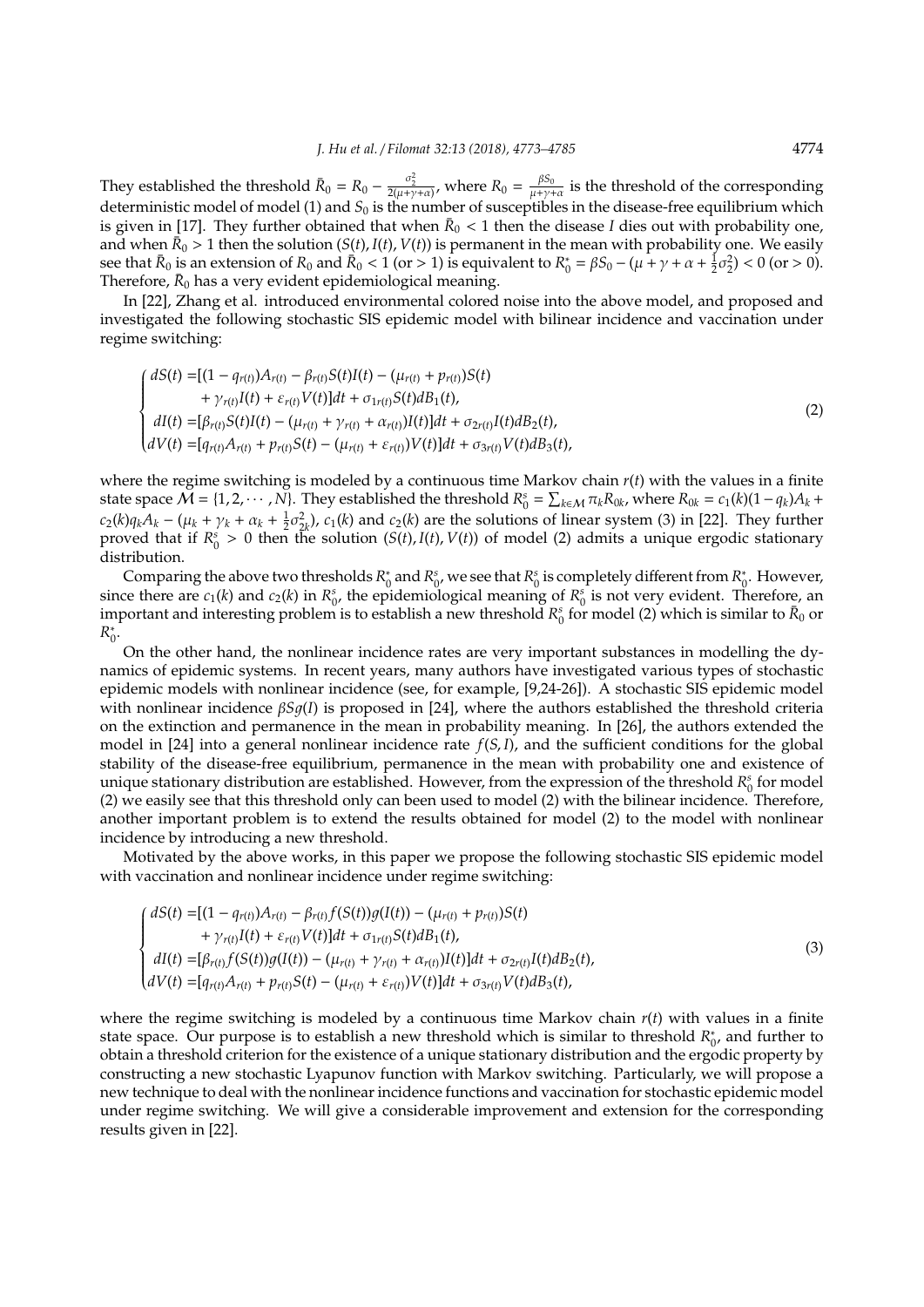This paper is organized as follows. In Section 2, as preliminaries some notations and useful lemmas are introduced. In Section 3, the main theorem in this paper is stated and proved. In Section 4, numerical examples are given to illustrate the main results. Lastly, a brief conclusion is presented in Section 5.

## **2. Preliminaries**

Denote  $R_+ = [0, \infty)$  and  $R_+^n = \{(x_1, x_2, \dots, x_n) : x_i > 0, i = 1, 2, \dots, n\}$ . For any bounded function *f*(*t*) defined on  $[0, \infty)$ , we denote  $f^u = \sup_{t \ge 0} f(t)$  and  $f^l = \inf_{t \ge 0} f(t)$ . Let  $M = \{1, 2, \cdots, N\}$ . For a vector  $g = (g_1, g_2, \dots, g_N)$ , let  $\hat{g} = \min_{k \in \mathcal{M}} g_k$  and  $\hat{g} = \max_{k \in \mathcal{M}} g_k$ .

In model (3), *S*(*t*), *I*(*t*) and *V*(*t*) denote the numbers of susceptible, infectious and immune, respectively. *r*(*t*) for  $t \ge 0$  be a right-continuous Markov chain with values in a finite space M; *B<sub>i</sub>*(*t*) (*i* = 1, 2, 3) are independent standard Browian motion and  $\sigma_i^2$  represent the intensities of *B*<sub>*i*</sub>(*t*). The parameter  $A_{r(t)}$  is the input of new members into the susceptible;  $q_{r(t)}$  is a fraction of vaccinated for new members;  $\beta_{r(t)}$  is the disease transmission coefficient;  $\mu_{r(t)}$  is the natural death rate of the total population;  $\gamma_{r(t)}$  is the recovery rate of infectious;  $p_{r(t)}$  denotes the proportional coefficient of vaccinated for the susceptible and  $0 \leq p_{r(t)} < 1$ ;  $\varepsilon_{r(t)}$  is the rate of losing their immunity for vaccinated individuals;  $\alpha_{r(t)}$  represents the disease-caused death rate of infectious.

Throughout this paper, we assume that model (1) is defined in a complete probability space  $(\Omega, \mathcal{F}, P)$ with a filtration  $\{\mathcal{F}_t\}_{t\geq 0}$  satisfying the usual conditions.

The generator  $\Gamma = (\gamma_{ij})_{N \times N}$  of Markov chain  $r(t)$  is given by

$$
\mathcal{P}\{r(t+\Delta)=j|r(t)=i\}=\left\{\begin{array}{cc}\gamma_{ij}\,\Delta+o(\Delta),&\text{if}&i\neq j,\\1+\gamma_{ii}\,\Delta+o(\Delta),&\text{if}&i=j,\end{array}\right.
$$

where  $\Delta > 0$ ,  $\gamma_{ij} \ge 0$  is the transition rate from *i* to *j* if  $i \ne j$  while  $\sum_{j=1}^{N} \gamma_{ij} = 0$ . We assume that  $B_i(t)$  and  $r(t)$  are independent for  $i = 1, 2, 3$ , and the Markov chain  $r(t)$  is irreducible, which means that the model can switch from one environmental regime to another. That is to say, the Markov chain *r*(*t*) has a unique stationary distribution  $\pi = (\pi_1, \pi_2, \cdots, \pi_N)$ . It can be determined the equation  $\pi \Gamma = 0$  subject to  $\sum_{h=1}^{N} \pi_h = 1$ and  $\pi_h > 0$  for all  $h \in \mathcal{M}$ . In this paper, we assume  $\gamma_{ij} > 0$  for  $i \neq j$ , and for each  $k \in \mathcal{M}$  the parameters  $A_k$ ,  $q_k$ ,  $\beta_k$ ,  $\mu_k$ ,  $p_k$ ,  $\varepsilon_k$ ,  $\gamma_k$  and  $\sigma_{ik}$   $(i=1,2,\tilde{3})$  are nonnegative constants, and  $q_k < 1$ ,  $A_k > 0$ ,  $\mu_k > 0$  and max{ $p_k$ ,  $q_k$ }  $> 0$ . For functions  $f(S)$  and  $g(I)$  we introduce the following assumptions.

(*H*<sub>1</sub>) The functions *f*(*S*) and *g*(*I*) are nonnegative and continuously differentiable for *S* ≥ 0 and *I* ≥ 0, respectively.  $f(0) = g(0) = 0$ , and  $g'(0) > 0$ .

 $(H_2) \frac{g(I)}{I}$ *I*<sup>I</sup> is nonincreasing for *I* > 0, and max<sub>*I*>0</sub>{ $\frac{g'(0)}{g(I)}$  $\frac{q'(0)}{q(I)} - \frac{1}{I}$ } < ∞.

 $(H_3)$   $f'(S) \ge 0$  and  $f''(S) \ge 0$  for all  $S \ge 0$ , and  $\sup_{S>0} \{\frac{f'(S)S}{f(S)}\}$  $\frac{f(S)S}{f(S)}$ } < ∞.

**Remark 2.1.** *When*  $f(S) = \frac{S^m}{1+\omega}$  $\frac{S^m}{1+\omega_1S}$  or  $f(S) = S$  and  $g(I) = \frac{I}{1+\omega_2I}$  with constants  $m \geq 2$ ,  $\omega_1 > 0$  and  $\omega_2 \geq 0$ , then  $(H_1)$ ,  $(H_2)$  and  $(H_3)$  are clearly satisfied. Furthermore, from  $(H_3)$  we easily obtain  $\sup_{S\geq 1} \frac{1}{f(S)} < \infty$ .

We firstly have the following result on the existence of globally positive solution for model (3).

**Lemma 2.2.** *Assume that*  $(H_1) - (H_3)$  *hold. For any initial value*  $(S(0), I(0), V(0)) \in R^3_+$ *, the model* (3) *has a unique* solution (S(t), I(t), V(t)) defined on  $t \in R_{+0}$  satisfying (S(t), I(t), V(t))  $\in R^3_+$  for all  $t \ge 0$  with probability one.

Lemma 2.2 can be easily proved by using the same method which is given in Theorem 2.1 by Gray et al. in [18]. We hence omit it here.

**Lemma 2.3.** *The following equation*

$$
\begin{cases}\n(\mu_k + p_k)S_0(k) - \varepsilon_k V_0(k) - (1 - q_k)A_k + \sum_{l \in \mathcal{M}} \gamma_{kl} S_0(l) = 0, \\
(\mu_k + \varepsilon_k) V_0(k) - p_k S_0(k) - q_k A_k + \sum_{l \in \mathcal{M}} \gamma_{kl} V_0(l) = 0\n\end{cases}
$$
\n(4)

*has a unique positive stationary distribution solution*  $(S_0(k), V_0(k), k \in M)$ .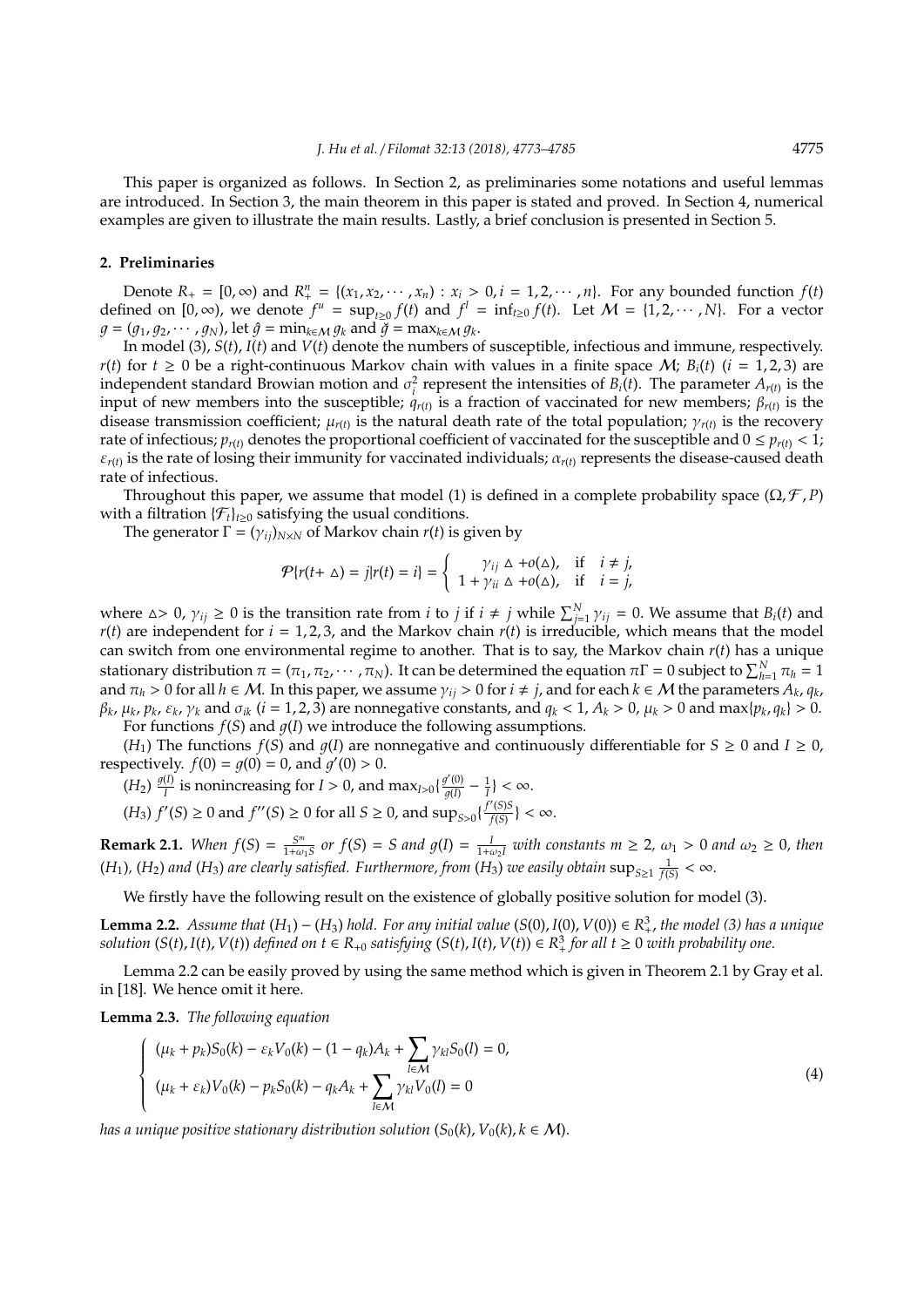Proof Equation (4) can be rewritten as

$$
PY = Q,\tag{5}
$$

where  $Y = (S_0(1), \dots, S_0(N), V_0(1), \dots, V_0(N)), Q = ((1 - q_1)A_1, \dots, (1 - q_N)A_N, q_1A_1,$  $\cdots$ ,  $q_N A_N$ )<sup>T</sup>, and

|  | $\left[ \mu_1 + p_1 + \gamma_{11} \cdots \right]$ |          | ${\cal V}_{1N}$             | $-\varepsilon_1$                      | $\cdots$   |                                       |
|--|---------------------------------------------------|----------|-----------------------------|---------------------------------------|------------|---------------------------------------|
|  | $\cdots$                                          | .        | .                           | $\cdots$                              | $\cdots$   | $\cdots$                              |
|  | $\gamma_{N1}$                                     | $\cdots$ | $\mu_N + p_N + \gamma_{NN}$ |                                       | $\cdots$   | $-\varepsilon_N$                      |
|  | $-p_1$                                            | $\cdots$ |                             | $\mu_1 + \varepsilon_1 + \gamma_{11}$ | $\cdots$   | ${\gamma}_{\text{1N}}$                |
|  | $\cdots$                                          | .        | $\cdots$                    | $\cdots$                              | $\cdots$   | $\cdots$                              |
|  |                                                   | $\cdots$ | $-p_N$                      | $\gamma_{N1}$                         | $\ldots$ . | $\mu_N + \varepsilon_N + \gamma_{NN}$ |

For  $k = 1, 2, \cdots, N$ , the leading principal submatrixs of *P* are

$$
P_{k} = \begin{bmatrix} \mu_{1} + p_{1} + \gamma_{11} & \gamma_{12} & \cdots & \gamma_{1k} \\ \gamma_{21} & \mu_{2} + p_{2} + \gamma_{22} & \cdots & \gamma_{2k} \\ \cdots & \cdots & \cdots & \cdots \\ \gamma_{k1} & \gamma_{k2} & \cdots & \mu_{k} + p_{k} + \gamma_{kk} \end{bmatrix},
$$
  
\n
$$
P_{N+k} = \begin{bmatrix} \mu_{1} + p_{1} + \gamma_{11} & \cdots & \gamma_{1N} & -\varepsilon_{1} & \cdots & 0 \\ \cdots & \cdots & \cdots & \cdots & \cdots & \cdots \\ \gamma_{N1} & \cdots & \mu_{N} + p_{N} + \gamma_{NN} & 0 & \cdots & -\varepsilon_{k} \\ -p_{1} & \cdots & 0 & \mu_{1} + \varepsilon_{1} + \gamma_{11} & \cdots & \gamma_{1k} \\ \cdots & \cdots & \cdots & \cdots & \cdots & \cdots \\ 0 & \cdots & -p_{k} & \gamma_{k1} & \cdots & \mu_{k} + \varepsilon_{k} + \gamma_{kk} \end{bmatrix}.
$$

We see that each column of sub-matrix  $P_k$  has the sum  $\mu_i + p_i + \sum_{j=1}^k \gamma_{ji} \ge \mu_i > 0$  for  $i = 1, 2, \cdots, k$ , and for sub-matrix  $P_{N+k}$ , the sum of *i*-th column is  $\mu_i + p_i + \sum_{j=1}^{N} \gamma_{ji} - p_i = \mu_i > 0$  (1 ≤ *i* ≤ *N*) and  $\mu_i + \varepsilon_i + \sum_{j=1}^k \gamma_{ji} - \varepsilon_i \ge \mu_i > 0$  ( $N < i \le N + k$ ). Lemma 5.3 in [27] implies det $P_k > 0$  for  $k = 1, 2, \cdots, 2N$ . By Theorem 2.10 in [27], *P* is a nonsingular *M*-matrix, Hence, for the vector *Q*, equation (5) has a unique positive solution *Y* = (*S*<sub>0</sub>(*k*), *V*<sub>0</sub>(*k*), *k*  $\in$  *M*). This completes the proof.

**Lemma 2.4.** *The following equation*

$$
\begin{cases} \sum_{l \in \mathcal{M}} \gamma_{kl} c_1(l) - (\mu_k + p_k)c_1(k) + p_k c_2(k) + \beta_k f'(S_0(k))g'(0) = 0, \\ \sum_{l \in \mathcal{M}} \gamma_{kl} c_2(l) - (\mu_k + \varepsilon_k)c_2(k) + \varepsilon_k c_1(k) = 0. \end{cases}
$$
(6)

*has a unique positive solution*  $(c_1(k), c_2(k), k \in M)$ .

The proof of the lemma is similar to Lemma 2.3, so we here omit it.

# **3. Existence of stationary distribution**

Define  $R_0^s = \sum_{k \in \mathcal{M}} \pi_k R_{0k}$ , with

$$
R_{0k} = \beta_k f(S_0(k))g'(0) - (\mu_k + \gamma_k + \alpha_k + \frac{1}{2}\sigma_{2k}^2). \tag{7}
$$

**Theorem 3.1.** *Assume that*  $(H_1) - (H_3)$  *hold and*  $R_0^s > 0$ . *Then for any initial value*  $(S(0), I(0), V(0)) \in R_+^3$ *, solution* (*S*(*t*), *I*(*t*), *V*(*t*)) *of model (3) admits a unique ergodic stationary distribution. That is to say, there exists a unique* invariant probability measure  $\mu(\cdot,\cdot)$  such that for any Borel measurable function h( $\cdot,\cdot$ ):  $R_+^3$   $\times$   $\cal M$   $\to$  R satisfying

$$
\sum_{k=1}^N \int_{R^3_+} |h(x,k)| \mu(dx,k) < \infty,
$$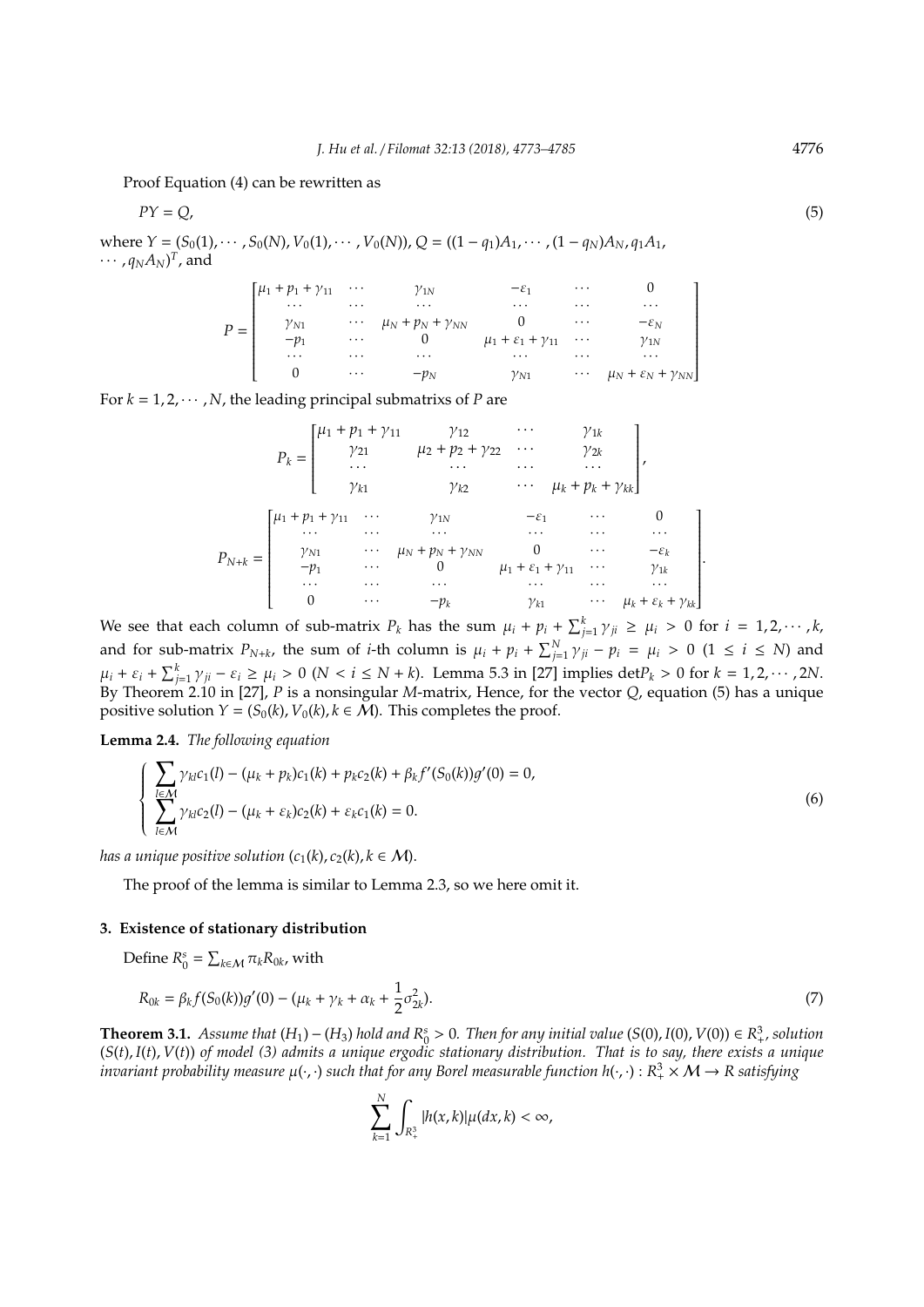*J. Hu et al.* / *Filomat 32:13 (2018), 4773–4785* 4777

*one has*

$$
P\Big(\lim_{t\to\infty}\frac{1}{t}\int_0^t h((S(s),I(s),V(s)),r(s))ds=\sum_{k=1}^n\int_{R_+^3}h(x,k)\mu(dx,k)\Big)=1.
$$

Proof We have  $\gamma_{ij} > 0$  for any  $i \neq j$ . Obviously, diffusion matrix  $D(x, k) = \text{diag}\{\sigma_{1k}S, \sigma_{2k}I,$  $\sigma_{3k}V$ } is positive define. Let  $\sigma_k^2 = \max{\{\sigma_{1k}^2, \sigma_{2k}^2, \sigma_{3k}^2\}}$ . Define a  $C^2$ -function  $W(S, I, V, k) = W_1 + W_2 + W_3 + MW_4$ . where  $\alpha$ <sup>S</sup>

$$
W_1 = \frac{1}{\theta + 1} (S + I + V)^{\theta + 1}, \ W_2 = -\int_1^S \frac{1}{f(S)} dS, \ W_3 = -\ln V,
$$
  

$$
W_4 = -c_1(k)(S + I - S_0(k)) - c_2(k)(V - V_0(k)) - \int_1^l \frac{g'(0)}{g(I)} dI - \omega_k,
$$

and  $c_1(k)$ ,  $c_2(k)$  are the positive solutions of equation (6) in Lemma 2, the Markov chain  $\omega_k$  ( $k \in M$ ) will be determined later, and  $\theta \in (0, 1)$  and  $M > 0$  satisfy

$$
\hat{\mu} - \frac{\theta}{2} \check{\sigma}^2 > 0, \quad f_1^u + f_3^u - MR_0^s \le -2,\tag{8}
$$

where  $f_1(x)$ ,  $f_3(x)$  will be determined later. From  $(H_2)$  and  $(H_3)$ , we have  $\frac{1}{f(5)} \leq M_1$  for all  $S \geq 1$  and  $g'(0)$  $\frac{f'(0)}{g(I)} \le \frac{1}{I} + M_2$  for all  $I > 0$ , where  $M_1 = \sup_{S \ge 1} \frac{1}{f(S)}$  and  $M_2 = \sup_{I > 0} {\{\frac{g'(0)}{g(I)}\}}$  $\frac{f'(0)}{g(1)} - \frac{1}{I}$ }. Hence, for any *S* ≥ 1, *I* > 0,  $V > 0$  and  $k \in M$  we have

$$
W(S, I, V, k) \ge P(S) + Q(I) + R(V),
$$

where

$$
P(S) = \frac{1}{\theta + 1} S^{\theta + 1} - M_1 S - M \tilde{c}_1 S + M \hat{c}_1 \hat{S}_0,
$$
  
\n
$$
Q(I) = \frac{1}{\theta + 1} I^{\theta + 1} - M \ln I - M M_2 I - M \tilde{c}_1 I - M \tilde{\omega},
$$
  
\n
$$
R(V) = \frac{1}{\theta + 1} V^{\theta + 1} - \ln V - M \tilde{c}_2 V + M \hat{c}_2 \hat{V}_0.
$$

Thus, we can easily obtain that *W*(*S*, *I*, *V*, *k*) satisfies

$$
\inf\{W(S, I, V, k) : \max\{S, I, V\} \ge H, k \in \mathcal{M}\} \to \infty \quad \text{as} \quad H \to \infty.
$$

On the other hand, from assumption  $(H_1)$ , since

$$
\lim_{S \to 0^+} \int_1^S \frac{1}{f(s)} ds = -\infty, \lim_{I \to 0^+} \int_1^I \frac{1}{g(i)} di = -\infty, \lim_{V \to 0^+} \ln V = -\infty,
$$

we further have

$$
\inf\{W(S, I, V, k) : \min\{S, I, V\} \le h, k \in \mathcal{M}\} \to \infty \quad \text{as} \quad h \to 0^+.
$$

With the generalized *It̂o's* formula (See [27]), we have

$$
\mathcal{L}W_1 \leq (S + I + V)^{\theta} (A_k - \mu_k (S + I + V)) + \frac{\theta}{2} (S + I + V)^{\theta - 1} \sigma_k^2 (S^2 + I^2 + V^2)
$$
  

$$
\leq -(\hat{\mu} - \frac{\theta}{2} \check{\sigma}^2) (S^{\theta + 1} + I^{\theta + 1} + V^{\theta + 1}) + 3^{\theta} \check{A} (S^{\theta} + I^{\theta} + V^{\theta}),
$$
\n(9)

$$
\mathcal{L}W_2 = -\frac{(1 - q_k)A_k}{f(S)} + \beta_k g(I) + (\mu_k + p_k) \frac{S}{f(S)} - \gamma_k \frac{I}{f(S)} - \varepsilon_k \frac{V}{f(S)} + \frac{1}{2} \sigma_{1k}^2 f'(S) (\frac{S}{f(S)})^2
$$
  

$$
\leq \frac{1}{f(S)} (- (1 - \breve{q})\hat{A} + (\breve{\mu} + \breve{p} + \frac{1}{2} \breve{\sigma}_1^2 M_3)S) + \breve{\beta}g'(0)I,
$$
 (10)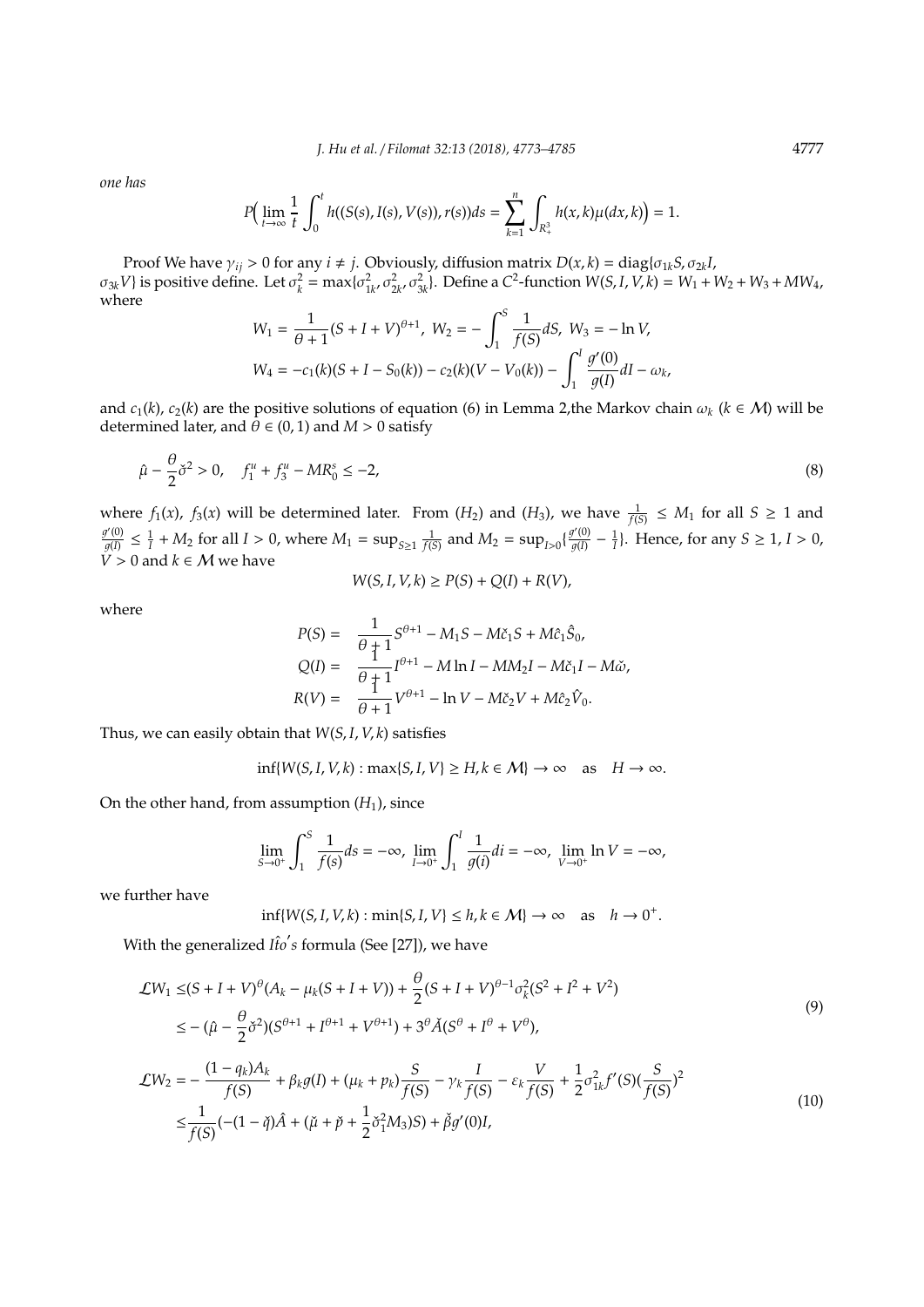where  $M_3 = \sup_{S>0} {\{\frac{f'(S)S}{f(S)}\}}$  $\frac{f(S)S}{f(S)}\}$  from  $(H_3)$ , and

$$
\mathcal{L}W_3 = -\frac{q_k A_k}{V} - p_k \frac{S}{V} + \mu_k + \varepsilon_k + \frac{1}{2} \sigma_{3k}^2
$$
  
\n
$$
\leq \begin{cases}\n-\frac{A_k}{V} + \mu_k + \varepsilon_k + \frac{1}{2} \sigma_{3k}^2, & q_k > 0, \\
-p_k \frac{S}{V} + \mu_k + \varepsilon_k + \frac{1}{2} \sigma_{3k}^2, & q_k = 0, p_k > 0, \\
\leq -\lambda \frac{1}{V} \min\{\hat{A}, S\} + \check{\mu} + \check{\varepsilon} + \frac{1}{2} \check{\sigma}_{3k}^2\n\end{cases}
$$
\n(11)

where  $\hat{\lambda} = \min\{p_i, q_j : i \in N_1, j \in N_2\}$  with  $N_1 = \{i : p_i > 0\}$  and  $N_2 = \{j : q_j > 0\}$ . Furthermore, by Lemmas 2 and 3 we also have

$$
\mathcal{L}W_4 = -c_1(k)[-(\mu_k + p_k)S + \varepsilon_k V - (\mu_k + \alpha_k)I + (\mu_k + p_k)S_0(k) - \varepsilon_k V_0(k)]
$$
  
\n
$$
- \sum_{l \in \mathcal{M}} \gamma_{kl}c_1(l)(S + I - S_0(k)) - c_2(k)[p_kS - (\mu_k + \varepsilon_k)V - p_kS_0(t)
$$
  
\n
$$
+ (\mu_k + \varepsilon_k)V_0(k)] - \sum_{l \in \mathcal{M}} \gamma_{kl}c_2(l)(V - V_0(k)) - \beta_k g'(0)(f(S_0(k))
$$
  
\n
$$
+ f(S) - f(S_0(k))) + (\mu_k + \gamma_k + \alpha_k)g'(0)\frac{I}{g(I)}
$$
  
\n
$$
+ \frac{1}{2}\sigma_{2k}^2 g'(0)g'(I)(\frac{I}{g(I)})^2 - \sum_{l \in \mathcal{M}} \gamma_{kl}\omega_l.
$$
\n(12)

Using the mean value theorem and then by  $(H_2)$ , we have that there exist  $\zeta_1 \in (S, S_0(t))$  such that

$$
f(S) - f(S_0(k)) = f'(\zeta_1)(S - S_0(k)) \ge f'(S_0(k))(S - S_0(k)),
$$

and we also have  $g'(I) \leq \frac{g(I)}{I}$  $\frac{I(I)}{I} \leq g'(0)$  for *I* > 0. Hence, from (12) and Lemma 3 we have

$$
\mathcal{L}W_4 \leq -\beta_k g'(0)f(S_0(k)) + (\mu_k + \gamma_k + \alpha_k + \frac{1}{2}\sigma_{2k}^2) - \sum_{l \in \mathcal{M}} \gamma_{kl} w_l + [c_1(k)\alpha_k + p_k c_2(k) + \beta_k f'(S_0(k))g'(0)]I
$$
  
+  $(\mu_k + \gamma_k + \alpha_k + \frac{1}{2}\sigma_{2k}^2)(g'(0)\frac{I}{g(1)} - 1)$   
=  $-R_{0k} - \sum_{l \in \mathcal{M}} \gamma_{kl}\omega_l + [c_1(k)\alpha_k + p_k c_2(k) + \beta_k f'(S_0(k))g'(0)]I + (\mu_k + \gamma_k + \alpha_k + \frac{1}{2}\sigma_{2k}^2)(g'(0)\frac{I}{g(1)} - 1).$  (13)

Since the generator matrix  $\Gamma$  is irreducible, for  $\overline{R} = (R_{01}, R_{02}, \cdots, R_{0N})$  we can determine a set  $\omega =$  $(\omega_1, \omega_2, \cdots, \omega_N)$  satisfying the following Poisson system

$$
\Gamma \omega = (\sum_{h=1}^N \pi_h R_{0h}) \vec{1} - \vec{R}.
$$

Consequently, we further have

$$
-R_{0k}-\sum_{l\in\mathcal{M}}\gamma_{kl}\omega_l=-\sum_{l\in\mathcal{M}}\pi_kR_{0k}=-R_0^s.
$$

Substituting it into (13), we have

$$
\mathcal{L}W_4 \le -R_0^s + [\check{c}_1^* \check{\alpha} + \check{p}\check{c}_2^* + \check{\beta}f'(\check{S}_0)g'(0)]I + (\check{\mu} + \check{\gamma} + \check{\alpha} + \frac{1}{2}\check{\sigma}_2^2)M_2I.
$$
\n(14)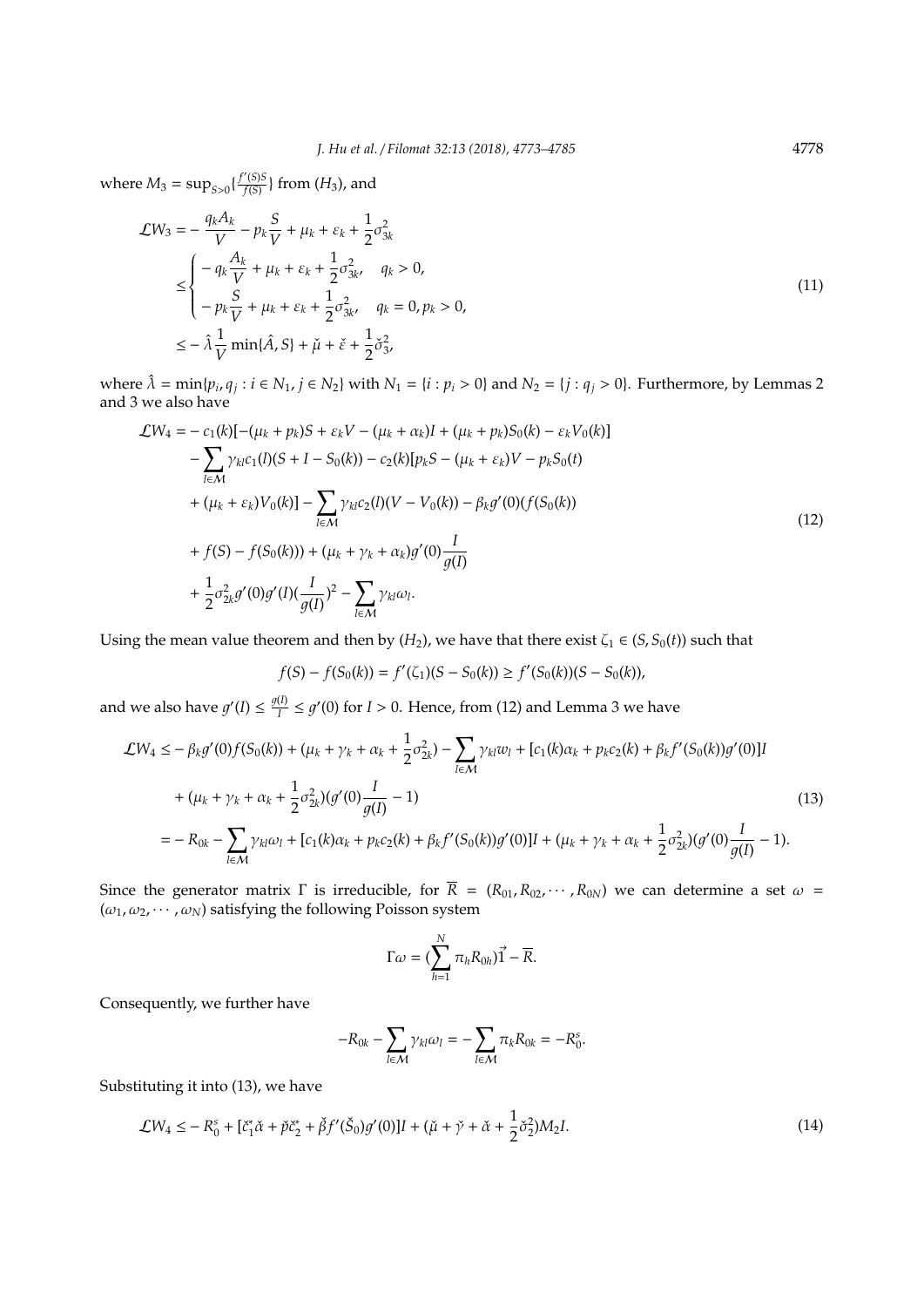Combining (9), (10), (11) and (14), we have

$$
\mathcal{L}W = \mathcal{L}W_1 + \mathcal{L}W_2 + \mathcal{L}W_3 + M\mathcal{L}W_4 \le f_1(S) + f_2(I) + f_3(V),
$$

where

$$
f_1(S) = -(\hat{\mu} - \frac{\theta}{2}\check{\sigma}^2)S^{\theta+1} + 3^{\theta}\check{A}S^{\theta} + \check{\mu} + \check{\epsilon} + \frac{1}{2}\check{\sigma}_3^2 + \frac{1}{f(S)}(-(1-\check{\eta})\hat{A} + (\check{\mu} + \check{p} + \frac{1}{2}\check{\sigma}_1^2M_3)S),
$$
  

$$
f_2(I) = -(\hat{\mu} - \frac{\theta}{2}\check{\sigma}^2)I^{\theta+1} + \check{\beta}g'(0)I + 3^{\theta}\check{A}I^{\theta} + M(-R_0^s + [\check{c}_1^*\check{\alpha} + \check{p}\check{c}_2^*) + \check{\beta}f'(\check{S}_0)g'(0)I + (\check{\mu} + \check{\gamma} + \check{\alpha} + \frac{1}{2}\check{\sigma}_2^2)M_2I),
$$
  

$$
f_3(V) = -(\hat{\mu} - \frac{\theta}{2}\check{\sigma}^2)V^{\theta+1} + 3^{\theta}\check{A}V^{\theta} - \hat{\lambda}\frac{1}{V}\min{\{\hat{A}, S\}}.
$$

By  $(H_3)$ , it is clear that  $f_1^u < \infty$ ,  $f_2^u < \infty$  and  $f_3^u < \infty$ . Since  $f_1(S) \to -\infty$  as  $S \to +\infty$  or  $S \to 0^+$ , there is a constant  $\eta_1 > 0$  such that when  $0 < S < \eta_1^{-1}$  or  $S > \eta_1$  one has

$$
f_1(S) + f_2^u + f_3^u < -1. \tag{15}
$$

Since  $f_2(I) \to -\infty$  as  $I \to +\infty$  and  $f_2(I) \to -MR_0^s$  as  $I \to 0^+$ , from (8) we have that there is a constant  $\eta_2 > 0$ such that when  $0 < I < \eta_2^{-1}$  or  $I > \eta_2$  one has

$$
f_1^u + f_2(I) + f_3^u < -1. \tag{16}
$$

Since when  $\eta_1^{-1} \le S \le \eta_1$ ,  $f_2(V) \to -\infty$  as  $V \to +\infty$  or  $V \to 0^+$ , there is a constant  $\eta_3 > 0$  such that when  $\eta_1^{-1} \le S \le \eta_1$ ,  $0 < V < \eta_3^{-1}$  or  $V > \eta_3$  one has

$$
f_1^u + f_2^u + f_3(V) < -1. \tag{17}
$$

Let  $Q = [\eta_1^{-1}, \eta_1] \times [\eta_2^{-1}, \eta_2] \times [\eta_3^{-1}, \eta_3]$ , then from (15)-(17) we further have

$$
\mathcal{L}W(S, I, V, k) \le -1, \quad (S, I, V, k) \in Q^c \times \mathcal{M},
$$

where  $Q^c = R^3 + Q$ . Thus, from Lemma 2.1 in [28] we finally have that solution (*S*(*t*), *I*(*t*),

*V*(*t*)) of model (3) has a unique ergodic stationary distribution. This completes the proof.

When  $f(S) = \frac{S^m}{1+\omega}$  $\frac{S^m}{1+\omega_1S}$  and  $g(I) = \frac{I}{1+\omega_2I}$ , then  $R_0^s = \sum_{k \in \mathcal{M}} \pi_k R_{0k}$  with

$$
R_{0k} = \beta_k \frac{S_0^m(k)}{1 + \omega_1 S_0(k)} - \mu_k - \gamma_k - \alpha_k - \frac{1}{2} \sigma_{2k}^2.
$$

From Remark 1, we have the following result as a corollary of Theorem 1.

**Corollary 3.2.** *Assume*  $f(S) = \frac{S^m}{1+\omega}$  $\frac{S^m}{1+\omega_1S}$  and  $g(I) = \frac{I}{1+\omega_2I}$  with constants  $m \geq 2$ ,  $\omega_1 > 0$  and  $\omega_2 \geq 0$ *.* If  $R_0^s > 0$ , then *for any initial value* (*S*(0), *I*(0), *V*(0)) ∈ R $^3_+$ , solution (*S*(*t*), *I*(*t*), *V*(*t*)) of model (3) admits a unique ergodic stationary *distribution.*

When 
$$
f(S) = S
$$
 and  $g(I) = I$ , then  $R_0^s = \sum_{k \in \mathcal{M}} \pi_k R_{0k}$  with

$$
R_{0k} = \beta_k S_0(k) - \mu_k - \gamma_k - \alpha_k - \frac{1}{2} \sigma_{2k}^2.
$$
\n(18)

From Theorem 1, we have the following corollary.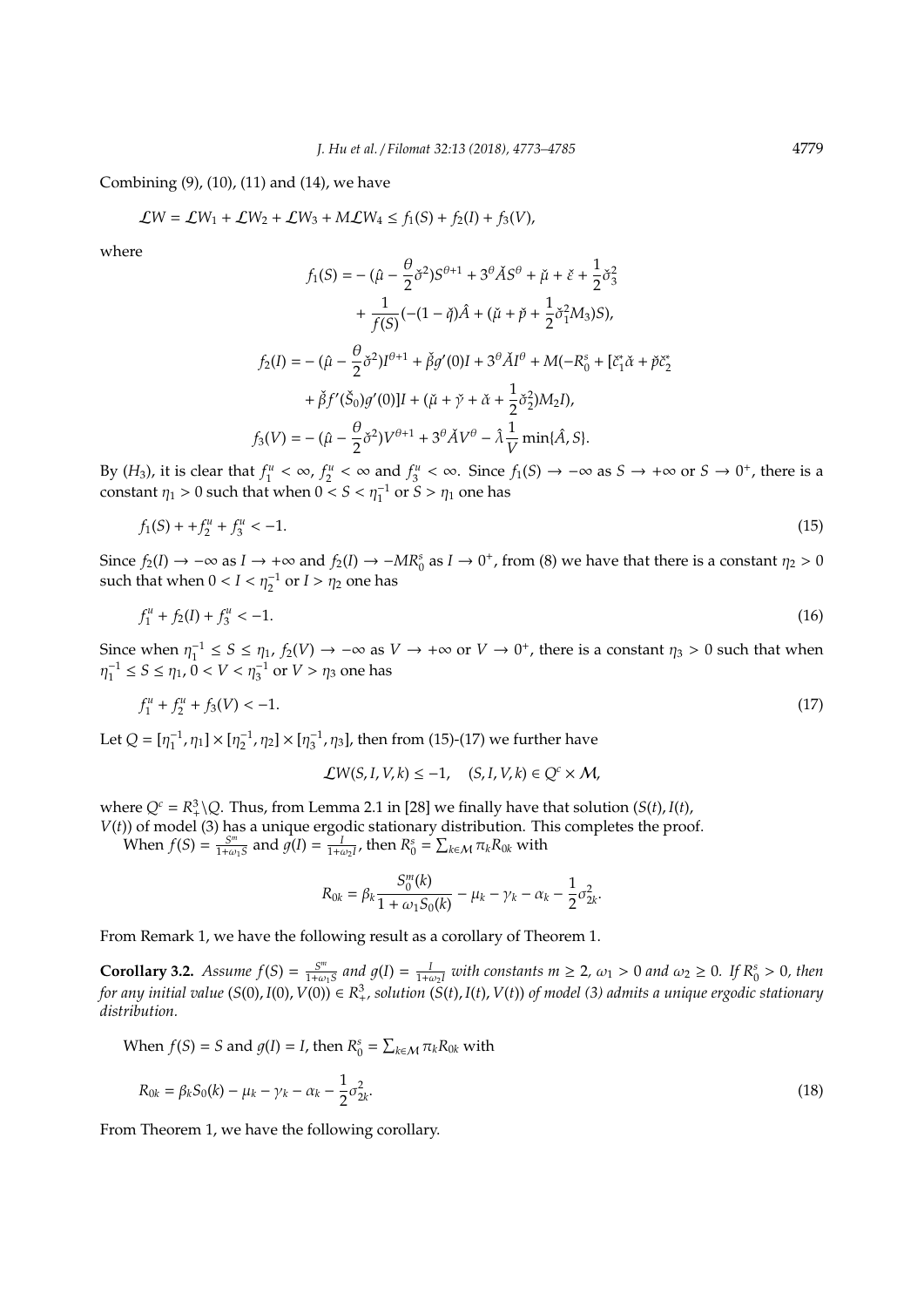**Corollary 3.3.** *Assume*  $f(S) = S$  and  $g(I) = I$ . If  $R_0^s > 0$ , then for any initial value  $(S(0), I(0), V(0)) \in R_+^3$ , solution (*S*(*t*), *I*(*t*), *V*(*t*)) *of model (2) admits a unique ergodic stationary distribution.*

**Remark 3.4.** *From (18)* we easily see that a new threshold  $R_0^s$  is established in this paper for model (2), which is *di*ff*erent from the threshold R<sup>s</sup>* 0 *given in [22]. Furthermore, we also see that the threshold R<sup>s</sup>* 0 *given in [22] only is propitious to model (2) in the case of bilinear incidence* β*<sup>r</sup>*(*t*)*SI. But, from Theorem 1 and Corollary 1 we see that the threshold R<sup>s</sup>* 0 *established in this paper can be used to model (2) with the general nonlinear incidence* β*<sup>r</sup>*(*t*) *f*(*S*)1(*I*)*. This shows that the result obtained in this paper is a considerable improvement and generalization of the corresponding result given in [22].*

### **4. Numerical examples**

In this section, we introduce some numerical examples to illustrate the main results established in this paper, and will further find some new dynamical properties.

**Example 4.1.** *Take in model* (3) *the incidence functions*  $f(S) = \frac{S^3}{1+s}$  $\frac{S^3}{1+S}$  and  $g(I) = \frac{I}{1+1.5I}$ , the Markov chain r(*t*) with the *finite values in the state space* M = {1, 2, 3} *and the generator*

|              | $\mathcal{D}$ |     |  |
|--------------|---------------|-----|--|
| $\Gamma = 3$ |               | -1. |  |
| 3            | $\mathbf{1}$  |     |  |

Furthermore, take the parameters  $A_{r(t)} = (A_1, A_2, A_3) = (1.5, 1.6, 1.55), q_{r(t)} = (q_1, q_2, q_3) = (0.2, 0.15, 0.3), \beta_{r(t)} = (q_1, q_2, q_3)$  $(\beta_1, \beta_2, \beta_3) = (0.2, 0.15, 0.3), \mu_{r(t)} = (\mu_1, \mu_2, \mu_3) = (0.06, 0.05, 0.08), \alpha_{r(t)} = (\alpha_1, \alpha_2, \alpha_3) = (0.8, 0.9, 0.7), p_{r(t)} = (0.0, 0.05, 0.05, 0.05, 0.05, 0.05, 0.05)$  $(p_1, p_2, p_3) = (0.4, 0.3, 0.2),$   $\gamma_{r(t)} = (\gamma_1, \gamma_2, \gamma_3) = (0.02, 0.35, 0.4)$  *and*  $\varepsilon_{r(t)} = (\varepsilon_1, \varepsilon_2, \varepsilon_3) = (0.25, 0.35, 0.3)$ *.* 

By calculating, the Markov chain  $r(t)$  has a unique stationary distribution  $\pi = (\pi_1, \pi_2, \pi_3) = (\frac{3}{7}, \frac{2}{7}, \frac{2}{7})$ . Solving equation (4) in Lemma 3, we have  $S_0(k) = (S_0(1), S_0(2))$ ,  $S_0(3)$  = (10.3, 22.8, 11.9) and  $V_0(k)$  = ( $V_0(1)$ ,  $V_0(2)$ ,  $V_0(3)$ ) = (14.7, 9.2, 7.5). Thus, from (7) we further have

 $R_{01} = 1.6600, R_{02} = -1.2360$  and  $R_{03} = 2.6150$ . Therefore,  $R_0^s = 1.1054 > 0$ .

By Corollary 1, the solution (*S*(*t*), *I*(*t*), *V*(*t*)) of model (3) with initial value (*S*(0),

*I*(0),  $V$ (0)) ∈  $R_+^3$  has a unique ergodic stationary distribution. The numerical simulations in Figure 1 indicate that (*S*(*t*), *I*(*t*), *V*(*t*)) not only has a unique stationary distribution, but is also permanent with probability one.

Here, the solution  $(S(t), I(t), V(t))$  is said to be permanent in the mean with probability one if there exist two constants  $M > m > 0$  which are independent of solution  $(S(t), I(t), V(t))$  such that

$$
m \le \liminf_{t \to \infty} \frac{1}{t} \int_0^t S(s)ds \le \limsup_{t \to \infty} \frac{1}{t} \int_0^t S(s)ds \le M \text{ a.s.},
$$
  

$$
m \le \liminf_{t \to \infty} \frac{1}{t} \int_0^t I(s)ds \le \limsup_{t \to \infty} \frac{1}{t} \int_0^t I(s)ds \le M \text{ a.s.},
$$
  

$$
m \le \liminf_{t \to \infty} \frac{1}{t} \int_0^t V(s)ds \le \limsup_{t \to \infty} \frac{1}{t} \int_0^t V(s)ds \le M \text{ a.s.}.
$$

The solution  $(S(t), I(t), V(t))$  is said to be permanent with probability one, if there exist two constants  $M > m > 0$  which are independent of solution  $(S(t), I(t), V(t))$  such that

> $m \leq \liminf_{t \to \infty} S(t) \leq \limsup_{t \to \infty} S(t) \leq M$  *a.s.*, *t*→∞  $m \leq \liminf_{t \to \infty} I(t) \leq \limsup_{t \to \infty} I(t) \leq M \text{ a.s.}$ *t*→∞  $m \leq \liminf_{t \to \infty} V(t) \leq \limsup_{t \to \infty} V(t) \leq M$  *a.s.*. *t*→∞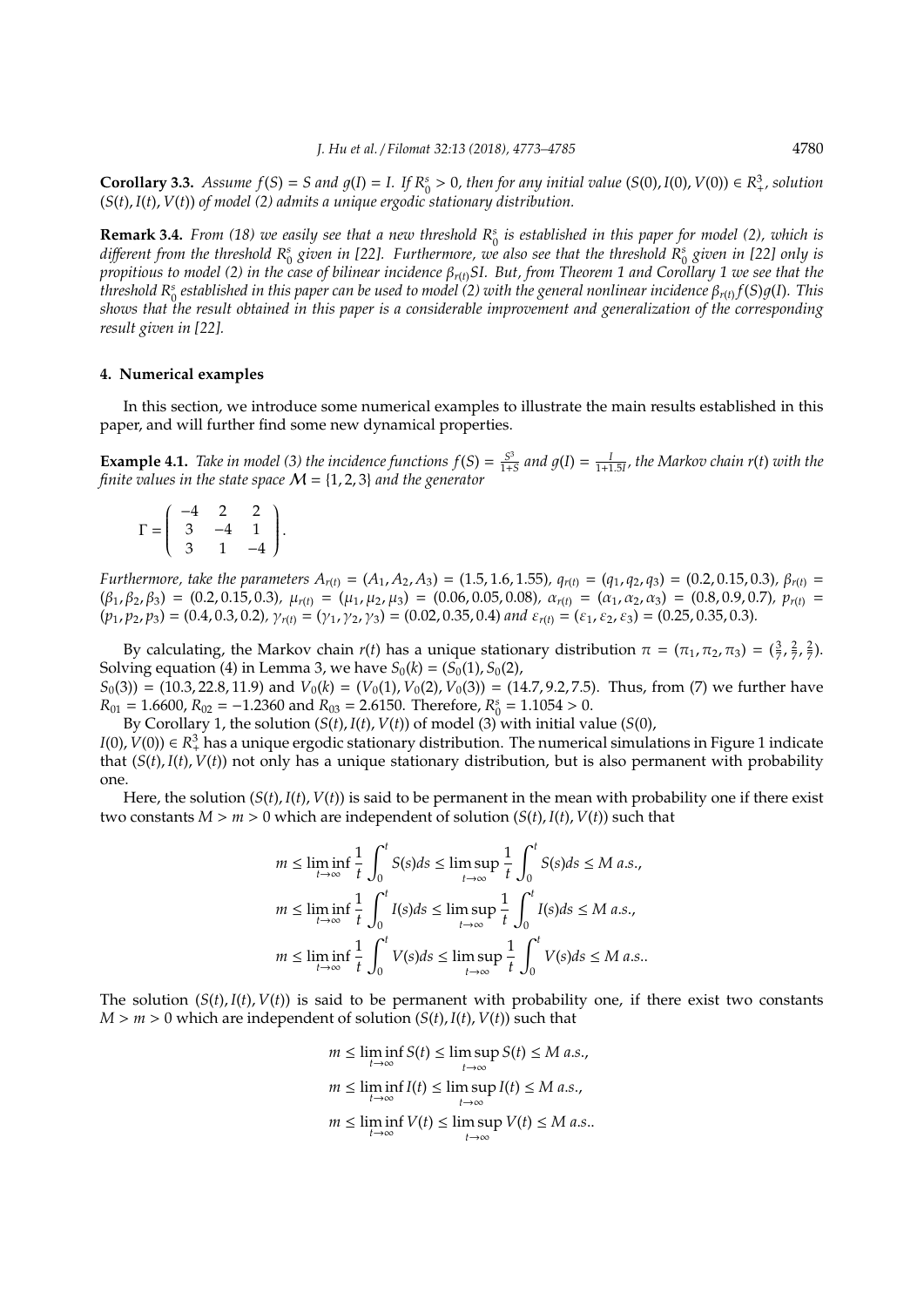From the above definitions, it is clear that the permanence implies the permanence in the mean.

Figure 2 reflects the sample means of (*S*(*t*), *I*(*t*), *V*(*t*)) and the distribution of the the switching times of *r*(*t*).



Figure 1: Simulations of the solution  $(S(t), I(t), V(t))$  with the initial values  $S(0) = 4$ ,  $I(0) = 3$  and  $V(0) = 2$ .



Figure 2: (i) Simulations of the sample means for the solution  $(S(t), I(t), V(t))$  with the initial values  $S(0) = 4$ ,  $I(0) = 3$  and  $V(0) = 2$ ; (ii) Simulations of the switching times of *r*(*t*).

**Example 4.2.** *Take in model* (3) *the incidence functions*  $f(S) = \frac{S^3}{1+s}$  $\frac{S^3}{1+S}$  and  $g(I) = \frac{I}{1+1.5I}$ , the Markov chain r(*t*) with the *finite values in the state space* M = {1, 2, 3} *and the generator*

 $\Gamma =$  $\begin{pmatrix} -2 & 1 & 1 \end{pmatrix}$  $\overline{\mathcal{C}}$  $3 -4 1$  $1 \t 2 \t -3$  $\lambda$  $\begin{array}{c} \end{array}$ .

Furthermore, take the parameters  $A_{r(t)} = (A_1, A_2, A_3) = (0.8, 0.9, 0.6), q_{r(t)} = (q_1, q_2, q_3) = (0.2, 0.8, 0.6), \beta_{r(t)} = (q_1, q_2, q_3)$  $(\beta_1, \beta_2, \beta_3) = (0.1, 0.04, 0.02), \mu_{r(t)} = (\mu_1, \mu_2, \mu_3) = (0.3, 0.2, 0.3), \alpha_{r(t)} = (\alpha_1, \alpha_2, \alpha_3) = (0.06, 0.7, 0.8), p_{r(t)} =$  $(p_1, p_2, p_3) = (0.2, 0.3, 0.2), \gamma_{r(t)} = (\gamma_1, \gamma_2, \gamma_3)$  $= (1.2, 0.2, 0.3)$  *and*  $\varepsilon_{r(t)} = (\varepsilon_1, \varepsilon_2, \varepsilon_3) = (0.2, 0.4, 0.3)$ *.* 

By calculating, the Markov chain  $r(t)$  has a unique stationary distribution  $\pi = (\pi_1, \pi_2, \pi_3) = (\frac{7}{12}, \frac{3}{12}, \frac{5}{12})$ . Solving equation (4), we have  $S_0(k) = (S_0(1), S_0(2), S_0(3)) = (1.7, 2.2, 1.05)$  and  $V_0(k) = (V_0(1), V_0(2), V_0(3)) =$ (1, 2.3, 0.95). Thus, from (7) we further have  $R_{01} = 0.4433$ ,  $R_{02} = -0.5867$  and  $R_{03} = -1.0283$ . Therefore,  $R_0^s = -0.0594 < 0.$ 

Let  $(S(t), I(t), V(t))$  be the solution of model (3) with initial value  $(S(0), I(0), V(0))$ 

= (5, 3, 1). The numerical simulations in Figure 3 indicate that *S*(*t*) and *V*(*t*) not only has a unique stationary distribution, but also is permanent with probability one, and *I*(*t*) is extinct with probability one. That is,  $\lim_{t\to\infty} I(t) = 0$  *a.s.* The computer simulations of the sample means of the solution  $(S(t), I(t), V(t))$  and the switching times of *r*(*t*) are given in Figure 4.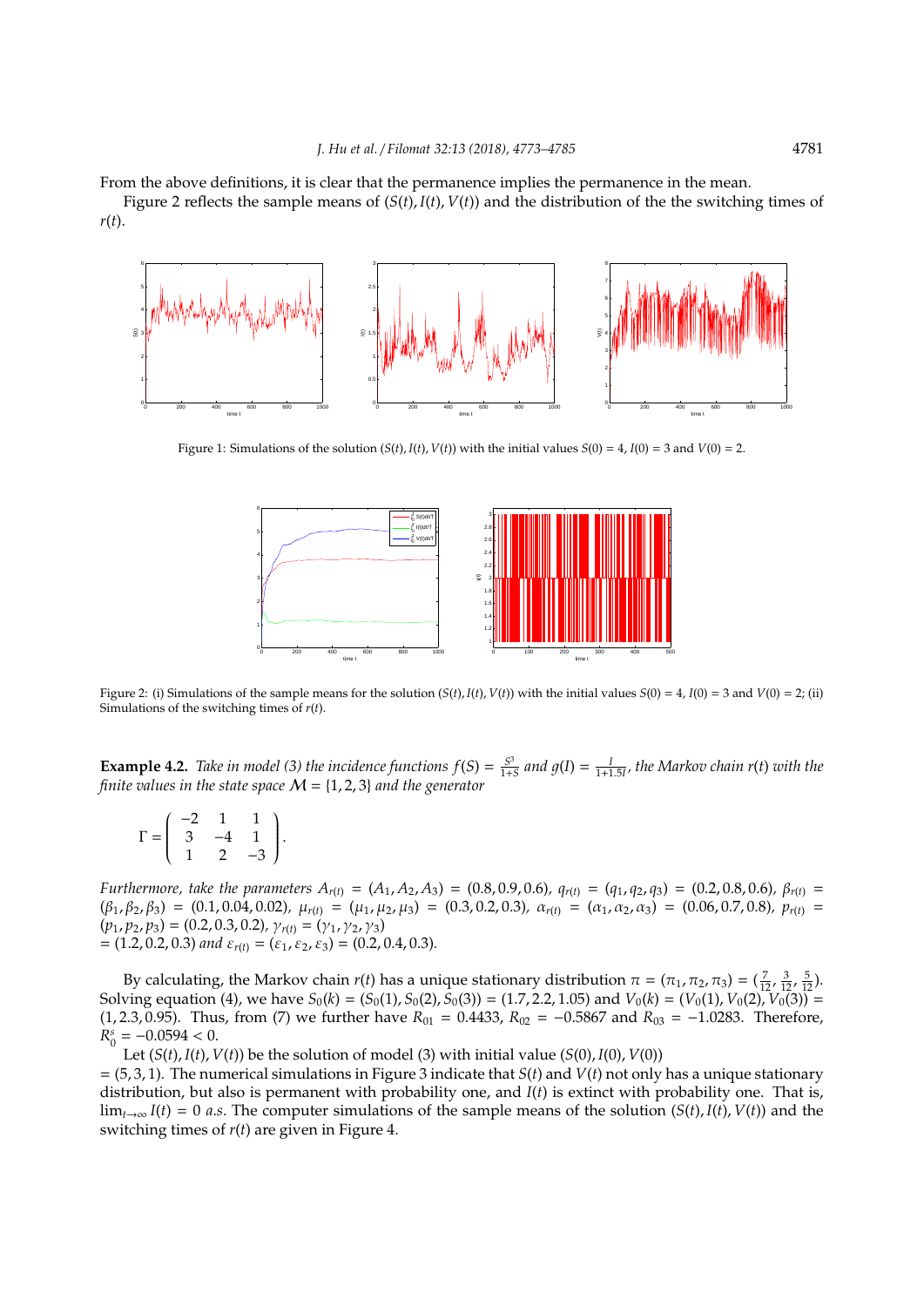

Figure 3: The simulations of the solution  $(S(t), I(t), V(t))$  with the initial values  $S(0) = 5$ ,  $I(0) = 3$  and  $V(0) = 1$ .



Figure 4: (i) The simulations of the sample means for the solution  $(S(t), I(t), V(t))$  with the initial values  $S(0) = 5$ ,  $I(0) = 3$  and  $V(0) = 1$ ; (ii) The distribution for the switching times of *r*(*t*).

**Example 4.3.** *Take in model* (3) *the incidence functions*  $f(S) = \frac{S^3}{1+s}$  $\frac{S^3}{1+S}$  and  $g(I) = I^2$ , the Markov chain r(*t*) with the *finite values in the state space* M = {1, 2, 3} *and the generator*

|                       | -3 | $\mathcal{P}$ |      |  |
|-----------------------|----|---------------|------|--|
| $\Gamma = \mathsf{I}$ | Ŧ  | $-2$          | п.   |  |
|                       |    | 2             | $-5$ |  |

Furthermore, take the parameters  $A_{r(t)} = (A_1, A_2, A_3) = (2.4, 2.5, 2.6), q_{r(t)} = (q_1, q_2, q_3) = (0.5, 0.2, 0.15), \beta_{r(t)} = (q_1, q_2, q_3)$  $(\beta_1, \beta_2, \beta_3) = (0.08, 0.05, 0.04)$ ,  $\mu_{r(t)} = (\mu_1, \mu_2, \mu_3) = (0.12, 0.05, 0.4)$ ,  $\alpha_{r(t)} = (\alpha_1, \alpha_2, \alpha_3) = (0.5, 1.6, 0.5)$ ,  $p_{r(t)} =$  $(p_1, p_2, p_3) = (0.6, 0.3, 0.7), \gamma_{r(t)} = (\gamma_1, \gamma_2, \gamma_3) = (0.02, 0.3, 0.02)$  *and*  $\varepsilon_{r(t)} = (\varepsilon_1, \varepsilon_2, \varepsilon_3) = (0.5, 0.4, 0.3)$ *.* 

Obviously,  $g(I)$  does not satisfy assumption (*H*<sub>2</sub>). Hence, Corollary 1 is not applicable. By calculating, the Markov chain *r*(*t*) has a unique stationary distribution  $\pi = (\pi_1, \pi_2, \pi_3) = (\frac{3}{12}, \frac{6}{12}, \frac{3}{12})$ . Solving equation (4), we have  $S_0(k) = (S_0(1), S_0(2), S_0(3)) = (8.5, 29.3, 3)$  and  $V_0(k) = (V_0(1), V_0(2), V_0(3)) = (11.5, 20.7, 3.5)$ . Thus, from (7) we further have  $R_{01} = 2.6931$ ,  $R_{02} = -0.0467$  and  $R_{03} = 0.7466$ . Therefore,  $R_0^s = 0.8366 > 0$ .

Let  $(S(t), I(t), V(t))$  be the solution of model (3) with initial value  $(S(0), I(0), V(0))$  $= (5, 3, 1)$ . From the numerical simulations in Figure 5 we see that there is an indicate of existence of a stationary distributions for *S*(*t*) and *V*(*t*), but *I*(*t*) may not have the stationary distribution. The corresponding sample means of (*S*(*t*), *I*(*t*), *V*(*t*)) and the distribution of *r*(*t*) are illustrated in Figure 6. From Figures 5 and 6, we also see that *S*(*t*) and *V*(*t*) are permanent with probability one, but *I*(*t*) only is permanent in the mean with probability one, but not permanent with probability one.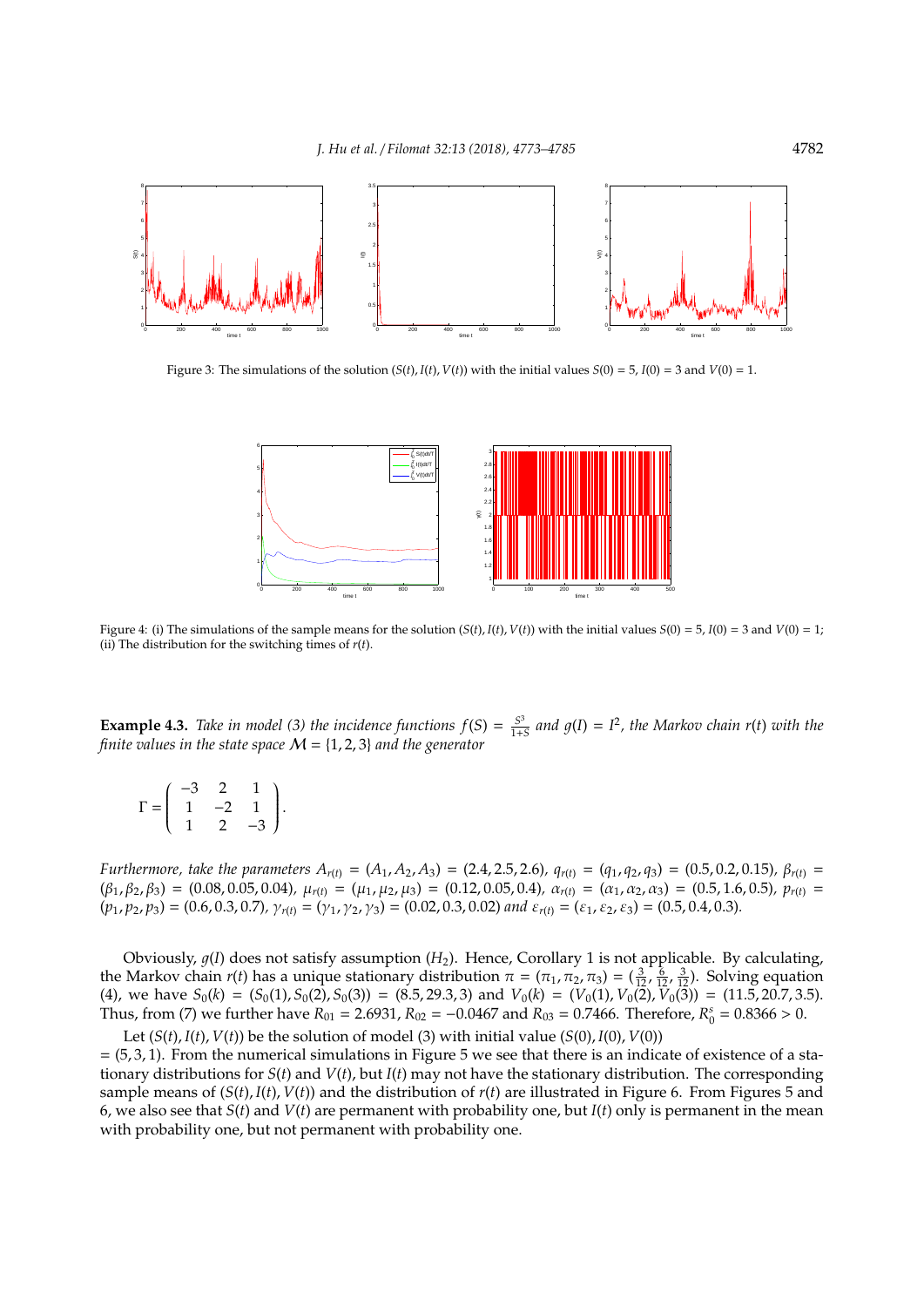

Figure 5: Simulations of the solution  $(S(t), I(t), V(t))$  with the initial values  $S(0) = 5$ ,  $I(0) = 3$  and  $V(0) = 1$ .



Figure 6: (i) Simulations of the sample means for the solution  $(S(t), I(t), V(t))$  with the initial values  $S(0) = 5$ ,  $I(0) = 3$  and  $V(0) = 1$ ; (ii) Simulations of the switching times of *r*(*t*).

**Example 4.4.** *Take in model* (3) the incidence functions  $f(S) = \frac{S}{1+S}$  and  $g(I) = \frac{I}{1+1.5I}$ , the Markov chain  $r(t)$  with the *finite values in the state space* M = {1, 2, 3} *and the generator*

$$
\Gamma = \left( \begin{array}{rrr} -4 & 3 & 1 \\ 2 & -4 & 2 \\ 1 & 3 & -4 \end{array} \right).
$$

Furthermore, take the parameters  $A_{r(t)} = (A_1, A_2, A_3) = (0.8, 0.7, 0.6), q_{r(t)} = (q_1, q_2, q_3) = (0.3, 0.2, 0.3), \beta_{r(t)} = (q_1, q_2, q_3)$  $(\beta_1, \beta_2, \beta_3) = (1.5, 1.2, 1.6)$ ,  $\mu_{r(t)} = (\mu_1, \mu_2, \mu_3) = (0.1, 0.2, 0.2)$ ,  $\alpha_{r(t)} = (\alpha_1, \alpha_2, \alpha_3) = (0.4, 0.5, 0.6)$ ,  $p_{r(t)} =$  $(p_1, p_2, p_3) = (0.02, 0.3, 0.02), \gamma_{r(t)} = (\gamma_1, \gamma_2, \gamma_3)$  $= (0.65, 0.04, 0.02)$  *and*  $\varepsilon_{r(t)} = (\varepsilon_1, \varepsilon_2, \varepsilon_3) = (0.2, 0.4, 0.3)$ *.* 

Since  $f'(S) = \frac{1}{(1+S)^2}$  is decreasing for  $S \ge 0$ , assumption  $(H_3)$  is not satisfied. Hence, Corollary 1 is not applicable. By calculating, the Markov chain  $r(t)$  has a unique stationary distribution  $\pi = (\pi_1, \pi_2, \pi_3) = (\frac{3}{7}, \frac{3}{7}, \frac{2}{7})$ . Solving equation (4), we have  $S_0(k) = (S_0(1), S_0(2), S_0(3)) = (7, 2.2, 2.5)$  and  $V_0(k) = (V_0(1), V_0(2), V_0(3)) =$ (1, 1.3, 0.5). Thus, from (7) we further have  $R_{01} = -0.1700$ ,  $R_{02} = 0.0587$  and  $R_{03} = 0.2017$ . Therefore,  $R_0^s = 0.0342 > 0.$ 

Let  $(S(t), I(t), V(t))$  be the solution of model (3) with initial value  $(S(0), I(0), V(0))$ 

 $= (5, 3, 1)$ . From the numerical simulations given in Figure 7 we see that *S*(*t*) and *V*(*t*) not only seem to confirm a stationary distribution, but also is permanent with probability one, and *I*(*t*) may be extinct with probability one. The simulations of the corresponding sample means and the distribution of *r*(*t*) are shown in Figure 8.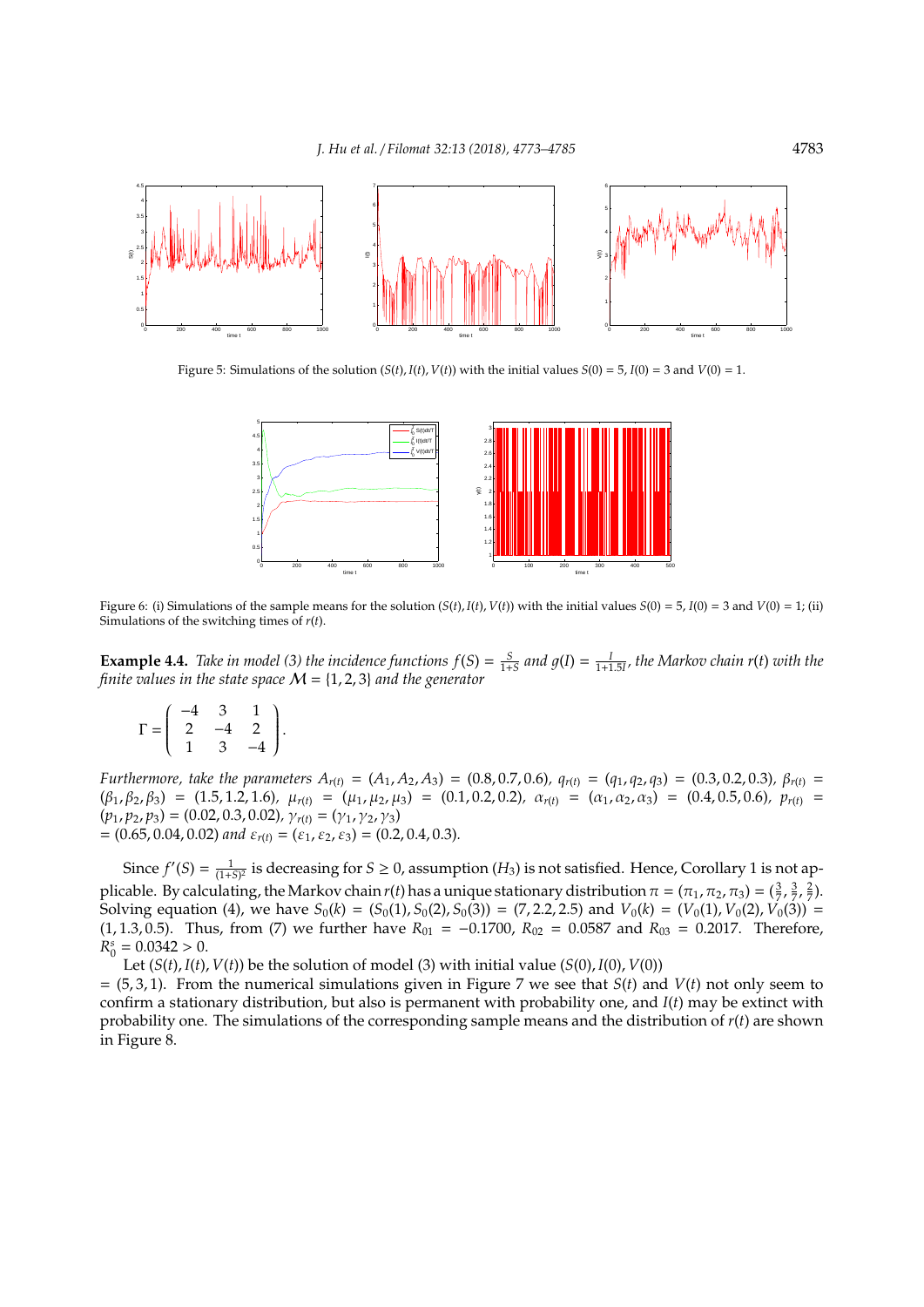

Figure 7: Simulations of the path  $(S(t), I(t), V(t))$  with the initial values  $S(0) = 2$ ,  $I(0) = 4$  and  $V(0) = 1$ .



Figure 8: (i) Simulations of the sample means for the solution  $(S(t), I(t), V(t))$  with the initial values  $S(0) = 2$ ,  $I(0) = 4$  and  $V(0) = 1$ ; (ii) Simulations the switching times of *r*(*t*).

## **5. Conclusion**

In this paper, we investigated the stationary distribution for a stochastic SIS epidemic model with vaccination and nonlinear incidence under regime switching. We see that a new threshold is introduced which is different from that given in [22]. A new sufficient condition on the existence of unique ergodic stationary distribution is established. A new technique to deal with the nonlinear incidence and vaccination for the stochastic epidemic models under regime switching is proposed. The corresponding results given in [22] are considerably improved and generalized.

The assumptions  $(H_2)$  and  $(H_3)$  are introduced for the nonlinear incidence functions  $f(S)$  and  $g(I)$ . We find that they are used only in the proofs of Theorem 3.1. However, from Examples 3 and 4 we see that the assumptions  $(H_2)$  and  $(H_3)$  may be necessary to ensure the existence of a stationary distribution. Furthermore, from the numerical examples we also find that when the threshold  $R_0^s > 0$  the solution of model (3) also is permanent or permanent in the mean with probability one, and when  $R_0^s < 0$  the disease *I* in model (3) will be extinct with probability one.

In the future, some new problems should be further investigated for this model, for instance, stochastic extinction, persistence and asymptotic behaviors of positive solutions. In addition, it is also important and interesting that whether the results and methods established in this paper can be extended to stochastic SIR and SEIR type epidemic models with vaccination and nonlinear incidence under regime switching.